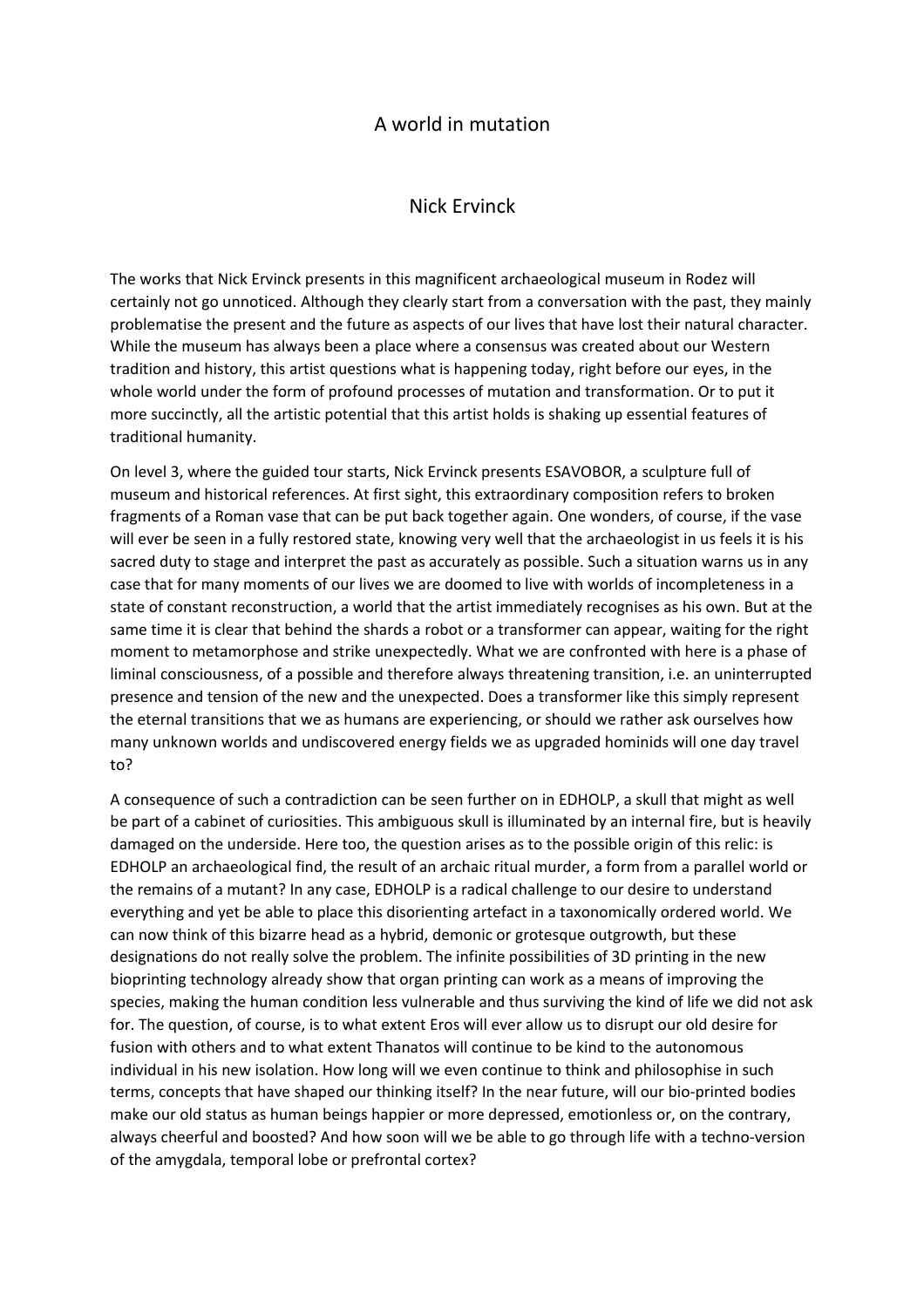One floor down, the viewer will find the triptych ANONIVES, ANONOVES and ANONAVES, a refined brickwork that is experienced as an architecture of moving lines, framed here as if they were paintings. They are reminiscent of the imagination that the artist fed in the early 2000s with building games such as Simcity, with the puzzle pieces of the Tetris game and the games with pixels. These dynamic lines show how the old Roman mosaic tiles in Room 6 are pulled into a new exchange of building blocks, as smooth as the waves of the sea. While bricks are normally seen as part of a rigid, robust and reliable world, here you experience an alienating form of life that completely changes our view of the world. A brick sculpture sets itself in motion, what has always been experienced as solid takes on a dynamic impulse, what has always been a 'box' now becomes a 'blob'.

The delicate drawing processes from LINE MUTATION, an artistic project close to the artist's heart, are now also evoked in all their finesse in order to form a flowing landscape. However, these experiments with the dynamic line in this kind of brick drawing should not make us forget that the mosaic stones of classical antiquity were also the subject of a long artistic research into innovative materials and techniques.

The dynamic triptych has also found its place between two more anthropomorphic figures, RACHT and LAPIRSUB, a reference to the delicate bust of Julius Caesar in room 6 and the fascinating iron helmet in room 10.

The sight of RACHT is an enigma, for it is not clear whether this is a new god, hero or knight. Does this character fit particularly well into a Gallo-Roman context, or is it rather reminiscent of Viking culture? Distortion of the past in the hands of the artist who manipulates time and place at will, a tradition in full mutation? Maybe RACHT is also the guardian of an ineffable religious experience or the guardian of forbidden rituals? Certainly he falls prey to emptiness and silence, because essential parts of the image remain unfinished. So, a dream image, or a transitional figure guarding thresholds, between past and present, body and mind, artist and scientist?

LAPIRSUB, a sculpture a few metres away, further heightens this ambiguity. Like one of the many cyborg warriors created by Ervinck, this sculpture assumes the imposing and problematic character of many of his new busts. Often inspired by the imagination of science fiction and modern manga, these cyborgs still emanate aspects of robots, aliens and monsters, a sweet reminder and also homage to an artist like H.R. Giger. But also forms borrowed from Inca and Mayan masks and jewels can be found on the hundred or so fragments that make up this sculpture, each of which has been printed and sanded by hand. LAPIRSUB consists of a mutated mechanical skeleton held together by rusty steel veins, protected by a shiny yellow armour, one of many complex compositions resulting from the use of the latest computer software and 3D printing techniques. Again, a confused and alienating human image that casts deep doubt on our everyday experiences?

Finally, you will also meet the artist in the museum courtyard, where GARZGRIOLEJIF, a large relief (120 x 240 cm) plays a stunning game with the ornamental lines of the many stone artefacts that adorn the beautiful Jouéry courtyard. Abstract as this work is, one can certainly recognise a drawing in it, a visualisation that exudes movement and reminds one of the Big Bang. Lines emerge and decay, in search of a path that, no matter what, leads to our earthly existence. Thus, they draw attention to the absolute changeability of the line as a geometric and epistemological process, and thus also to absolute uncertainty and indeterminacy as an existential trajectory. Such lines undeniably belong to an artist who from the beginning of his career has wanted to create intermediate worlds, interfaces between craft and technology, between digital design and physical presence. Lines mutate, just like the smallest cell structures and man's greatest dreams and desires.